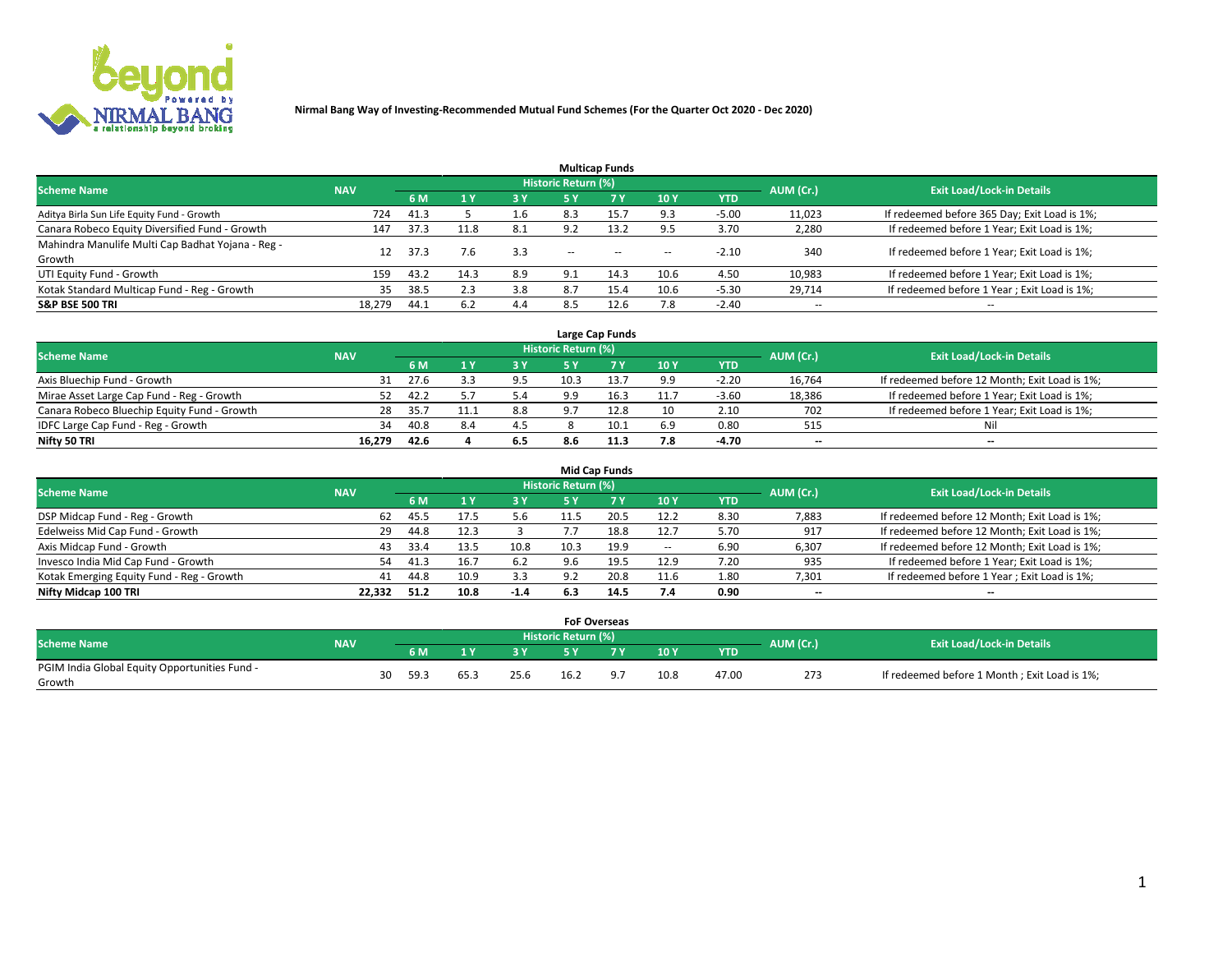

|                                                  |            |      |        |     |                     | Large & Midcap |      |            |                          |                                              |
|--------------------------------------------------|------------|------|--------|-----|---------------------|----------------|------|------------|--------------------------|----------------------------------------------|
| <b>Scheme Name</b>                               | <b>NAV</b> |      |        |     | Historic Return (%) |                |      |            | AUM (Cr.)                | <b>Exit Load/Lock-in Details</b>             |
|                                                  |            | 6 M  |        | 3 Y | <b>5 Y</b>          | 7Y             | 10Y  | <b>YTD</b> |                          |                                              |
| Mirae Asset Emerging Bluechip Fund - Growth      | 59         | 46.2 | 13.6   |     | 13.6                | 24.3           | 17.7 | 1.90       | 11,316                   | If redeemed before 1 Year; Exit Load is 1%;  |
| Canara Robeco Emerging Equities - Growth         | 101        | 41.2 | 13.8   | 4.5 | 10.3                | 23.1           | 15   | 4.20       | 5,878                    | If redeemed before 1 Year; Exit Load is 1%;  |
| Principal Emerging Bluechip Fund - Growth        | 110        | 40.6 | 10.3   | 1.8 | 9.9                 | 19.7           | 12.1 | 1.50       | 2,091                    | If redeemed before 365 Day; Exit Load is 1%; |
| Invesco India Growth Opportunities Fund - Growth | 35         | 37.3 |        | 5.5 | 8.8                 | 14.4           | 9.9  | $-2.40$    | 2,831                    | If redeemed before 1 Year; Exit Load is 1%;  |
| Sundaram Large and Mid Cap Fund - Reg - Growth   | 34         | 36.8 | $-0.8$ | 3.9 | 8.4                 | 14.7           | 8.2  | $-7.80$    | 1,249                    | If redeemed before 365 Day; Exit Load is 1%; |
| NIFTY Large Midcap 250 TRI                       | 7.404      | 45.6 |        | 3.8 | 9.1                 | 14.9           | 8.9  | $-0.20$    | $\overline{\phantom{a}}$ | --                                           |

| <b>Focused Funds</b>                                |            |      |     |           |                            |           |       |            |                          |                                               |  |  |
|-----------------------------------------------------|------------|------|-----|-----------|----------------------------|-----------|-------|------------|--------------------------|-----------------------------------------------|--|--|
| <b>Scheme Name</b>                                  | <b>NAV</b> |      |     |           | <b>Historic Return (%)</b> |           |       |            | AUM (Cr.)                | <b>Exit Load/Lock-in Details</b>              |  |  |
|                                                     |            | 6 M  |     | <b>3Y</b> | <b>5Y</b>                  | <b>7Y</b> | 10 Y  | <b>YTD</b> |                          |                                               |  |  |
| Axis Focused 25 Fund - Growth                       | 30         | 34.4 | 2.9 | 6.4       | 10.8                       | 14.4      | $\!-$ | $-3.50$    | 11,372                   | If redeemed before 12 Month; Exit Load is 1%; |  |  |
| ICICI Prudential Focused Equity Fund - Ret - Growth | 31         | 38.1 |     | 3.9       | 6.7                        | 10.7      | 7.1   | 5.00       | 800                      | If redeemed before 1 Year; Exit Load is 1%;   |  |  |
| SBI Focused Equity Fund - Growth                    | 145        | 24.7 | 2.8 | 6.3       | 9.7                        | 16.3      | 12.5  | $-5.70$    | 10,248                   | If redeemed before 1 Year; Exit Load is 1%;   |  |  |
| <b>S&amp;P BSE 500 TRI</b>                          | 18.279     | 44.1 | 6.2 | 4.4       | 8.5                        | 12.6      | 7.8   | $-2.40$    | $\overline{\phantom{m}}$ | $- -$                                         |  |  |

|                                    |            |      |      |                            | <b>Small Cap Funds</b> |                          |       |           |                                               |
|------------------------------------|------------|------|------|----------------------------|------------------------|--------------------------|-------|-----------|-----------------------------------------------|
| <b>Scheme Name</b>                 | <b>NAV</b> |      |      | <b>Historic Return (%)</b> |                        |                          |       | AUM (Cr.) | <b>Exit Load/Lock-in Details</b>              |
|                                    |            | 6 M  |      | 2 V                        |                        | 10Y                      | YTD   |           |                                               |
| Axis Small Cap Fund - Reg - Growth | 34         | 42.9 |      |                            | $- -$                  | $\overline{\phantom{a}}$ | 4.30  | 2,720     | If redeemed before 12 Month; Exit Load is 1%; |
| DSP Small Cap Fund - Reg - Growth  | 61         | 58.9 |      | U.4                        |                        |                          | 14.60 | 5,149     | If redeemed before 12 Month; Exit Load is 1%; |
| SBI Small Cap Fund - Growth        | 59         | 45.9 | 15.6 | 5.1                        | 24.9                   | 16.7                     | 10.30 | 5,039     | If redeemed before 1 Year; Exit Load is 1%;   |
| Nifty Smallcap 100 TRI             | 7.307      | 69.0 | 10   | $-7.8$                     | 12.7                   | 4.1                      | 2.00  | $- -$     | $\overline{\phantom{a}}$                      |

|                                              |            |      |      | <b>Historic Return (%)</b> |        | $\ddot{\phantom{1}}$ |                          |            |                          |                                  |
|----------------------------------------------|------------|------|------|----------------------------|--------|----------------------|--------------------------|------------|--------------------------|----------------------------------|
| <b>Scheme Name</b>                           | <b>NAV</b> | 6 M  |      | 3 Y                        | 5 Y    | <b>7Y</b>            | 10Y                      | <b>YTD</b> | AUM (Cr.)                | <b>Exit Load/Lock-in Details</b> |
| Aditya Birla Sun Life Tax Relief 96 - Growth | 32         | 33.7 |      | 3.3                        | 8.2    | 15.8                 | 9.4                      | $-1.00$    | 11,001                   | Nil                              |
| Axis Long Term Equity Fund - Growth          | 47         | 29.9 |      | 6.6                        | 8.8    | 17.6                 | 13.8                     | $-4.10$    | 21,905                   | Nil                              |
| Canara Robeco Equity Tax Saver Fund - Growth | 73.        | 41.7 | 15.4 | 9.6                        |        | 14.4                 | 10                       | 7.30       | 1,122                    | Nil                              |
| Invesco India Tax Plan - Growth              | 54         | 38.6 |      | 6.1                        |        | 15.8                 | 10.8                     | 0.10       | 1,113                    | Nil                              |
| Mirae Asset Tax Saver Fund - Reg - Growth    | 19         | 47.9 |      | 7.6                        | $\sim$ | $-$                  | $\overline{\phantom{a}}$ | 1.20       | 4,181                    | Nil                              |
| S&P BSE 200 TRI                              | 5,899      | 43.1 |      | 5.3                        | 8.7    | 12.5                 |                          | $-3.00$    | $\overline{\phantom{a}}$ | $\overline{\phantom{a}}$         |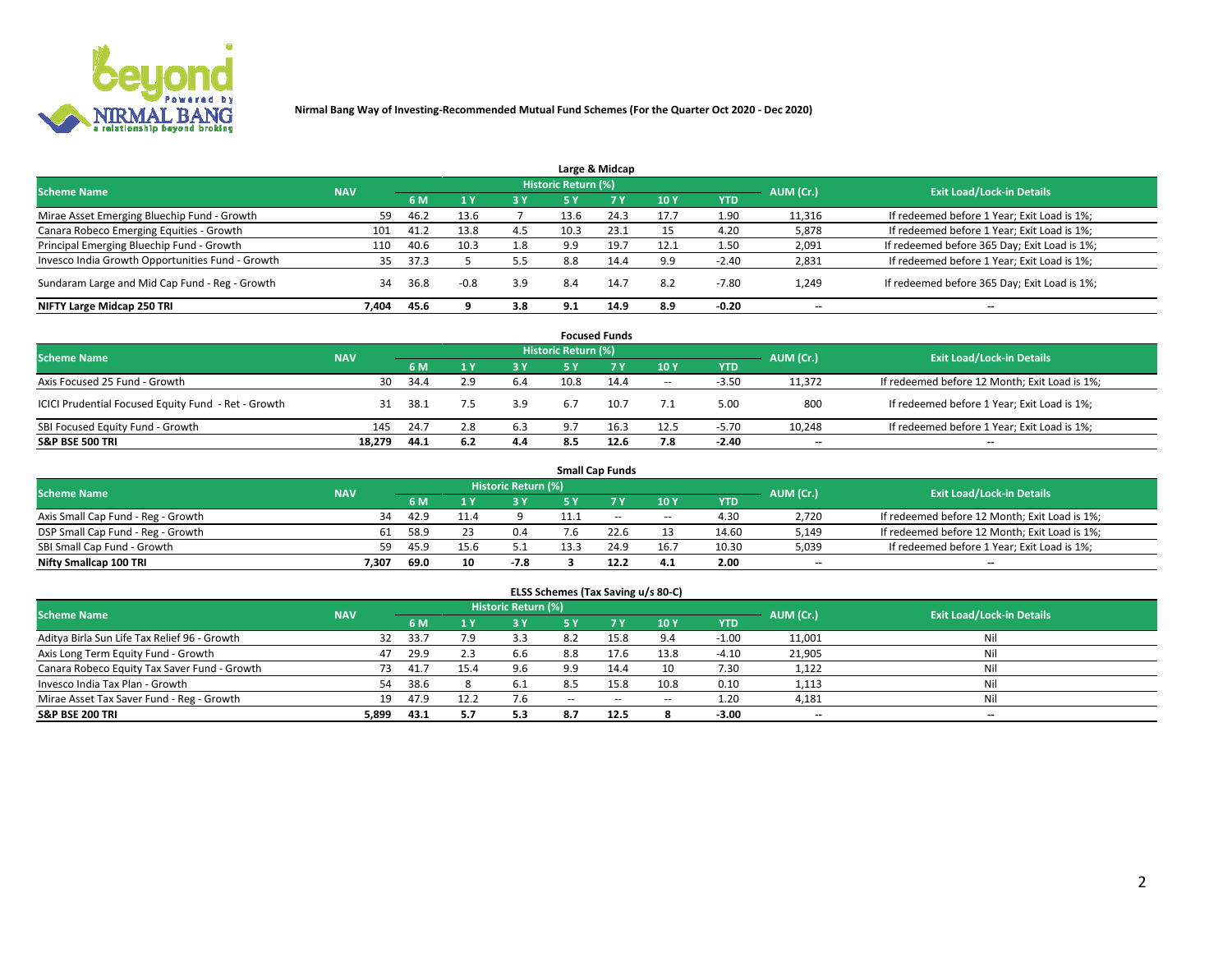

| <b>Solution Oriented</b>                                  |            |      |              |                     |      |            |                          |            |                          |                                                                                                                                                           |  |  |  |
|-----------------------------------------------------------|------------|------|--------------|---------------------|------|------------|--------------------------|------------|--------------------------|-----------------------------------------------------------------------------------------------------------------------------------------------------------|--|--|--|
| <b>Scheme Name</b>                                        | <b>NAV</b> |      |              | Historic Return (%) |      |            |                          |            | AUM (Cr.)                | <b>Exit Load/Lock-in Details</b>                                                                                                                          |  |  |  |
|                                                           |            | 6 M  | $\sqrt{1}$ Y | 3 Y                 | 5 Y  | <b>7 Y</b> | 10Y                      | <b>YTD</b> |                          |                                                                                                                                                           |  |  |  |
| <b>HDFC Childrens Gift Fund</b>                           | 127        | 34.0 | 7.2          | 5.5                 | 8.8  | 13.8       | 11.6                     | 1.90       | 3,363                    | If redeemed before 1 Year; Exit Load is 3%; If redeemed bet. 1 Year<br>to 2 Year; Exit Load is 2%; If redeemed bet. 2 Year to 3 Year; Exit<br>Load is 1%; |  |  |  |
| Tata Retirement Savings Fund - Moderate Plan - Reg        | 32         | 32.4 | 9.2          | 4.5                 | 9.5  | 15.8       | $\overline{\phantom{a}}$ | 2.30       | 1,155                    | If redeemed before 61 Month; Exit Load is 1%;                                                                                                             |  |  |  |
| Tata Retirement Savings Fund - Progressive Plan -<br>Reg  | 31         | 37.5 | 8.1          | 4.4                 | 10.4 | 15.5       | $\overline{\phantom{a}}$ | 0.50       | 793                      | If redeemed before 61 Month: Exit Load is 1%:                                                                                                             |  |  |  |
| Tata Retirement Savings Fund - Reg - Conservative<br>Plan | 22         | 12.9 | 8.8          | 5.6                 | 7.8  | 9.8        | $\overline{\phantom{a}}$ | 6.00       | 144                      | If redeemed before 61 Month; Exit Load is 1%;                                                                                                             |  |  |  |
| <b>S&amp;P BSE 200 TRI</b>                                | 5,899      | 43.1 | 5.7          | 5.3                 | 8.7  | 12.5       |                          | $-3.00$    | $\overline{\phantom{a}}$ | $\overline{\phantom{a}}$                                                                                                                                  |  |  |  |

|                                                    |            |             |     |                     |     | <b>Index Fund</b> |     |            |           |                                               |
|----------------------------------------------------|------------|-------------|-----|---------------------|-----|-------------------|-----|------------|-----------|-----------------------------------------------|
| <b>Scheme Name</b>                                 | <b>NAV</b> |             |     | Historic Return (%) |     |                   |     |            | AUM (Cr.) | <b>Exit Load/Lock-in Details</b>              |
|                                                    |            | 6 M         |     | <b>3Y</b>           | 5 Y | <b>7 Y</b>        | 10Y | <b>YTD</b> |           |                                               |
| HDFC Index Fund-NIFTY 50 Plan                      |            | 42.0<br>105 |     | 5.9                 |     | 10.8              |     | -5.40      | 1,858     | If redeemed before 3 Day; Exit Load is 0.25%; |
| ICICI Prudential Nifty Next 50 Index Fund - Growth |            | 24<br>-33.1 | 1.9 | $-0.8$              |     |                   | 7.6 | $-3.90$    | 783       | Nil                                           |
| UTI Nifty Index Fund - Growth                      |            | 42.4<br>76  | 3.4 |                     |     | 10.8              |     | $-5.20$    | 2,718     | Nil                                           |
| Nifty 50 TRI                                       | 16,279     | 42.6        |     | 6.5                 | 8.6 | 11.3              | 7.8 | $-4.70$    | $- -$     | $\overline{\phantom{a}}$                      |

| <b>Contra/Value Fund</b>              |            |      |     |                     |      |      |      |            |           |                                             |  |  |
|---------------------------------------|------------|------|-----|---------------------|------|------|------|------------|-----------|---------------------------------------------|--|--|
| <b>Scheme Name</b>                    | <b>NAV</b> |      |     | Historic Return (%) |      |      |      |            | AUM (Cr.) | <b>Exit Load/Lock-in Details</b>            |  |  |
|                                       |            | 6 M  |     |                     |      | 7 V  | 10Y  | <b>YTD</b> |           |                                             |  |  |
| Invesco India Contra Fund - Growth    | 50         | 42.5 | 8.9 | 5.9                 | 10.1 | 18.3 | 10.9 | 1.00       | 5,019     | If redeemed before 1 Year; Exit Load is 1%; |  |  |
| UTI Value Opportunities Fund - Growth | 63         | 40.6 |     | 4.5                 |      | 10.2 | 8.2  | $-2.20$    | 4,406     | If redeemed before 1 Year; Exit Load is 1%; |  |  |
| <b>S&amp;P BSE 500 TRI</b>            | 18.279     | 44.1 | 6.2 | 4.4                 |      | 12.6 | 7.8  | $-2.40$    | $-$       | $- -$                                       |  |  |

| Sector/Thematic                                        |            |      |                |                     |           |        |      |            |           |                                               |  |  |
|--------------------------------------------------------|------------|------|----------------|---------------------|-----------|--------|------|------------|-----------|-----------------------------------------------|--|--|
| <b>Scheme Name</b>                                     | <b>NAV</b> |      |                | Historic Return (%) |           |        |      |            | AUM (Cr.) | <b>Exit Load/Lock-in Details</b>              |  |  |
|                                                        |            | 6 M  | 1 <sub>Y</sub> | <b>3Y</b>           | <b>5Y</b> | 7 Y    | 10Y  | <b>YTD</b> |           |                                               |  |  |
| Canara Robeco Consumer Trends Fund - Reg -             | 43         | 32.3 | 7.6            | 7.2                 | 10.7      | 16.3   | 11.1 | 0.40       | 398       | If redeemed before 1 Year; Exit Load is 1%;   |  |  |
| Growth                                                 |            |      |                |                     |           |        |      |            |           |                                               |  |  |
| Mirae Asset Great Consumer Fund - Growth               | 36         | 34.6 | 3.5            | 6.1                 | 10.5      | 14.6   | --   | $-3.90$    | 1,013     | If redeemed before 1 Year; Exit Load is 1%;   |  |  |
| ICICI Prudential Technology Fund - Growth              | 83         | 89.1 | 40.9           | 26.6                | 14        | 18.3   | 16.3 | 43.00      | 545       | If redeemed before 15 Day; Exit Load is 1%;   |  |  |
| Nippon India Pharma Fund - Growth                      | 230        | 56.2 | 65             | 20.9                | 8.1       | 17.6   | 15.3 | 51.10      | 3,653     | If redeemed before 1 Month; Exit Load is 1%;  |  |  |
| BNP Paribas India Consumption Fund - Reg - Growth      | 13         | 25.9 | 8.7            | $\sim$              | --        | $\sim$ | --   | 0.10       | 558       | If redeemed before 12 Month; Exit Load is 1%; |  |  |
| ICICI Prudential Banking and Financial Services Fund - | 51         | 33.7 | $-17.2$        | $-4.8$              | 6.4       | 14.9   | 9.4  | $-27.20$   | 2,836     | If redeemed before 15 Day; Exit Load is 1%;   |  |  |
| Retail - Growth                                        |            |      |                |                     |           |        |      |            |           |                                               |  |  |
| <b>S&amp;P BSE 500 TRI</b>                             | 18.279     | 44.1 | 6.2            | 4.4                 | 8.5       | 12.6   | 7.8  | $-2.40$    | --        | $- -$                                         |  |  |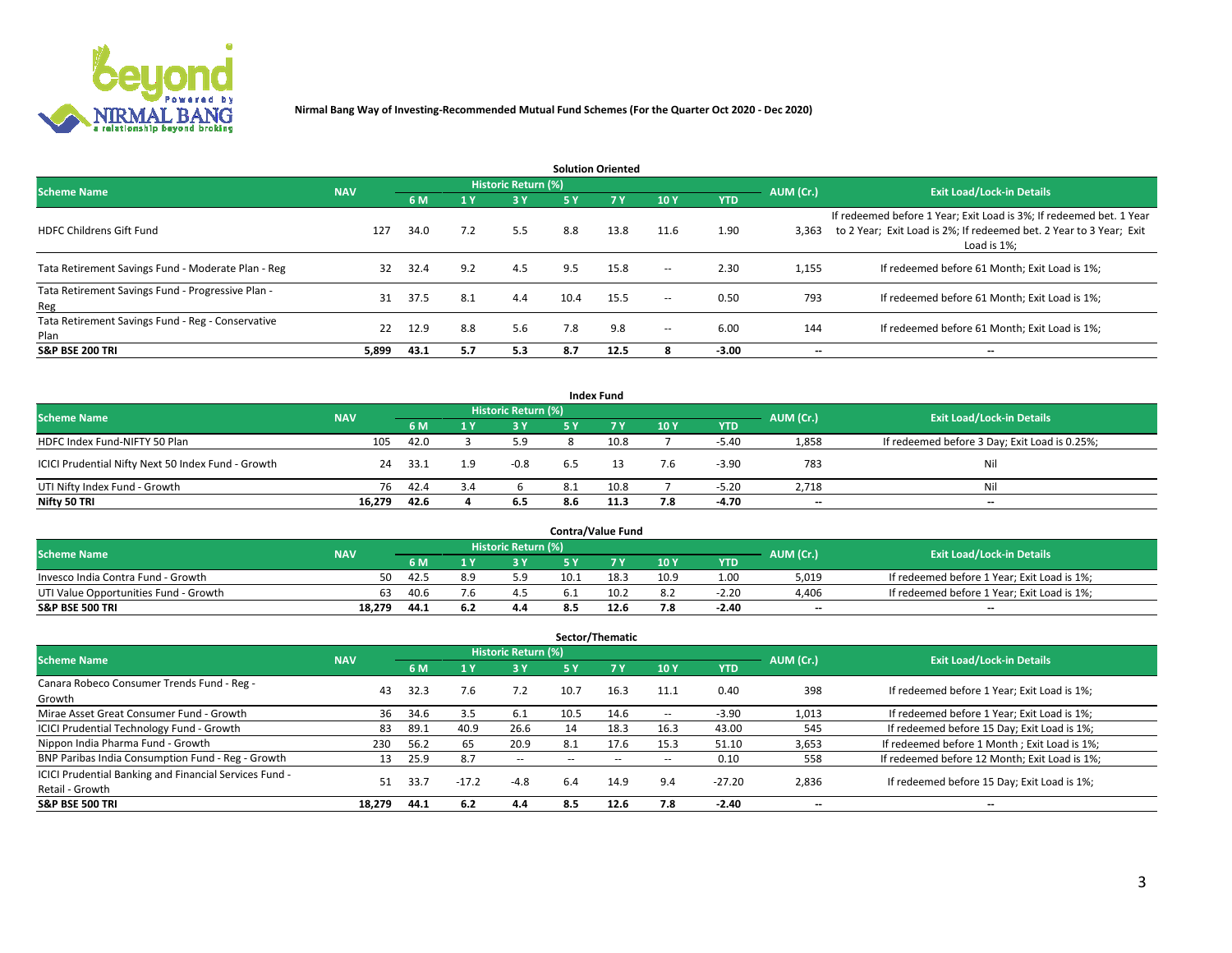

| <b>Dynamic Asset Allocation Funds</b>                      |            |      |      |                     |               |           |       |            |           |                                               |  |  |  |  |
|------------------------------------------------------------|------------|------|------|---------------------|---------------|-----------|-------|------------|-----------|-----------------------------------------------|--|--|--|--|
| <b>Scheme Name</b>                                         | <b>NAV</b> |      |      | Historic Return (%) |               |           |       |            | AUM (Cr.) | <b>Exit Load/Lock-in Details</b>              |  |  |  |  |
|                                                            |            | 6 M  |      | 3 Y                 | <b>5Y</b>     | <b>7Y</b> | 10Y   | <b>YTD</b> |           |                                               |  |  |  |  |
| ICICI Prudential Balanced Advantage Fund - Reg -<br>Growth | 38         | 30.3 | 6.4  | 6.1                 | 7.9           |           | 10.5  | 0.30       | 26,638    | If redeemed before 1 Year; Exit Load is 1%;   |  |  |  |  |
| Nippon India Balanced Advantage Fund - Growth              | 94         | 21.9 | 4.3  | 4.2                 | 7.2           | 11.7      | 8     | $-0.50$    | 2,905     | If redeemed before 12 Month; Exit Load is 1%; |  |  |  |  |
| Edelweiss Balanced Advantage Fund - Growth                 | 27         | 23.6 | 13.6 | 7.4                 |               | 10.7      | 8.7   | 8.40       | 1,496     | If redeemed before 365 Day; Exit Load is 1%;  |  |  |  |  |
| Kotak Balanced Advantage Fund - Reg - Growth               | 12         | 32.7 | 10.4 | $\sim$              | $\sim$ $\sim$ | $-$       | $- -$ | 4.80       | 4,264     | If redeemed before 1 Year; Exit Load is 1%;   |  |  |  |  |
| NIFTY 50 Hybrid Composite Debt 65:35 Index                 | 10,742     | 29.2 | 8.2  | 7.9                 | 9.1           | 11.1      | 8.5   | 1.70       | --        | --                                            |  |  |  |  |

| <b>Hybrid Aggressive</b>                        |            |           |                                  |            |     |        |        |            |        |                                               |  |  |  |  |
|-------------------------------------------------|------------|-----------|----------------------------------|------------|-----|--------|--------|------------|--------|-----------------------------------------------|--|--|--|--|
| <b>Scheme Name</b>                              | <b>NAV</b> | AUM (Cr.) | <b>Exit Load/Lock-in Details</b> |            |     |        |        |            |        |                                               |  |  |  |  |
|                                                 |            | 6 M       |                                  | <b>3 Y</b> | 5 ۷ |        | 10Y    | <b>YTD</b> |        |                                               |  |  |  |  |
| Canara Robeco Equity Hybrid Fund - Growth       | 176        | 27.1      |                                  | 7.5        |     | 14.4   | 10.5   | 4.50       | 3,351  | If redeemed before 1 Year; Exit Load is 1%;   |  |  |  |  |
| SBI Equity Hybrid Fund - Growth                 | 140        | 22.8      |                                  | 5.7        |     | 13.9   | 9.9    | $-3.70$    | 31,993 | If redeemed before 12 Month; Exit Load is 1%; |  |  |  |  |
| Mirae Asset Hybrid - Equity Fund - Reg - Growth | 16         | 30.2      |                                  | 5.9        | 9.3 | $\sim$ | $\sim$ | $-1.30$    | 3,749  | If redeemed before 1 Year; Exit Load is 1%;   |  |  |  |  |
| ICICI Prudential Equity & Debt Fund - Growth    | 127        | 23.1      | . .                              | 1.6        | 6.7 |        | 10.4   | $-9.30$    | 17,535 | If redeemed before 1 Year; Exit Load is 1%;   |  |  |  |  |
| NIFTY 50 Hybrid Composite Debt 65:35 Index      | 10.742     | 29.2      | 8.2                              | 7.9        | 9.1 |        | 8.5    | 1.70       | $- -$  | $\overline{\phantom{a}}$                      |  |  |  |  |

|                                         |            |                          |           |                                  |      | Gold |                          |       |                          |                                                                  |
|-----------------------------------------|------------|--------------------------|-----------|----------------------------------|------|------|--------------------------|-------|--------------------------|------------------------------------------------------------------|
| <b>Scheme Name</b>                      | <b>NAV</b> |                          | AUM (Cr.) | <b>Exit Load/Lock-in Details</b> |      |      |                          |       |                          |                                                                  |
|                                         |            | 6 M                      |           | 3 Y                              | ς γ  |      | 10Y                      | YTD   |                          |                                                                  |
| HDFC Gold Fund - Growth                 | 16         | 13.4                     |           | 18.1                             |      | 6.4  |                          | 28.70 | 905                      | If redeemed before 6 Months; Exit Load is 2%; If redeemed bet. 6 |
|                                         |            |                          |           |                                  |      |      | $\overline{\phantom{a}}$ |       |                          | Months to 12 Months; Exit Load is 1%;                            |
| Kotak Gold Fund - Reg - Growth          |            | 10.4                     | 30.3      | 18.7                             | 12.8 |      | $\overline{\phantom{a}}$ | 27.70 | 701                      | If redeemed before 1 Year; Exit Load is 1%;                      |
| Nippon India Gold Savings Fund - Growth | 21         | 13.6                     | 30.8      | 18                               |      | 5.9  | $\overline{\phantom{a}}$ | 28.00 | 1,270                    | If redeemed before 15 Day; Exit Load is 1%;                      |
| <b>Prices of Gold</b>                   | 50.418     | $\overline{\phantom{a}}$ | 32        | 19.7                             | 14   | 7.8  | 10.1                     | 29.00 | $\overline{\phantom{a}}$ | $- -$                                                            |

| <b>Arbitrage Fund</b>                      |            |                                  |      |     |     |     |     |     |            |        |                                                 |  |  |  |
|--------------------------------------------|------------|----------------------------------|------|-----|-----|-----|-----|-----|------------|--------|-------------------------------------------------|--|--|--|
| <b>Scheme Name</b>                         | AUM (Cr.)  | <b>Exit Load/Lock-in Details</b> |      |     |     |     |     |     |            |        |                                                 |  |  |  |
|                                            | <b>NAV</b> |                                  | 1 M. | : M | 6 M | 1 Y |     | 3 Y | <b>YTD</b> |        |                                                 |  |  |  |
| IDFC Arbitrage Fund - Reg - Growth         |            | 25                               |      |     |     |     |     |     | 3.80       | 7,341  | If redeemed before 1 Month; Exit Load is 0.25%; |  |  |  |
| Kotak Equity Arbitrage Fund - Reg - Growth |            | 29                               | -3.3 |     |     |     |     |     | 4.40       | 15,000 | If redeemed before 30 Day; Exit Load is 0.25%;  |  |  |  |
| Tata Arbitrage Fund - Reg - Growth         |            |                                  |      |     | 3.8 |     | $-$ | --  | 5.10       | 2,050  | If redeemed before 30 Day; Exit Load is 0.25%;  |  |  |  |
| Nippon India Arbitrage Fund - Growth       |            |                                  | 34   |     |     |     |     | 5.8 | 4.40       | 7.384  | If redeemed before 1 Month; Exit Load is 0.25%; |  |  |  |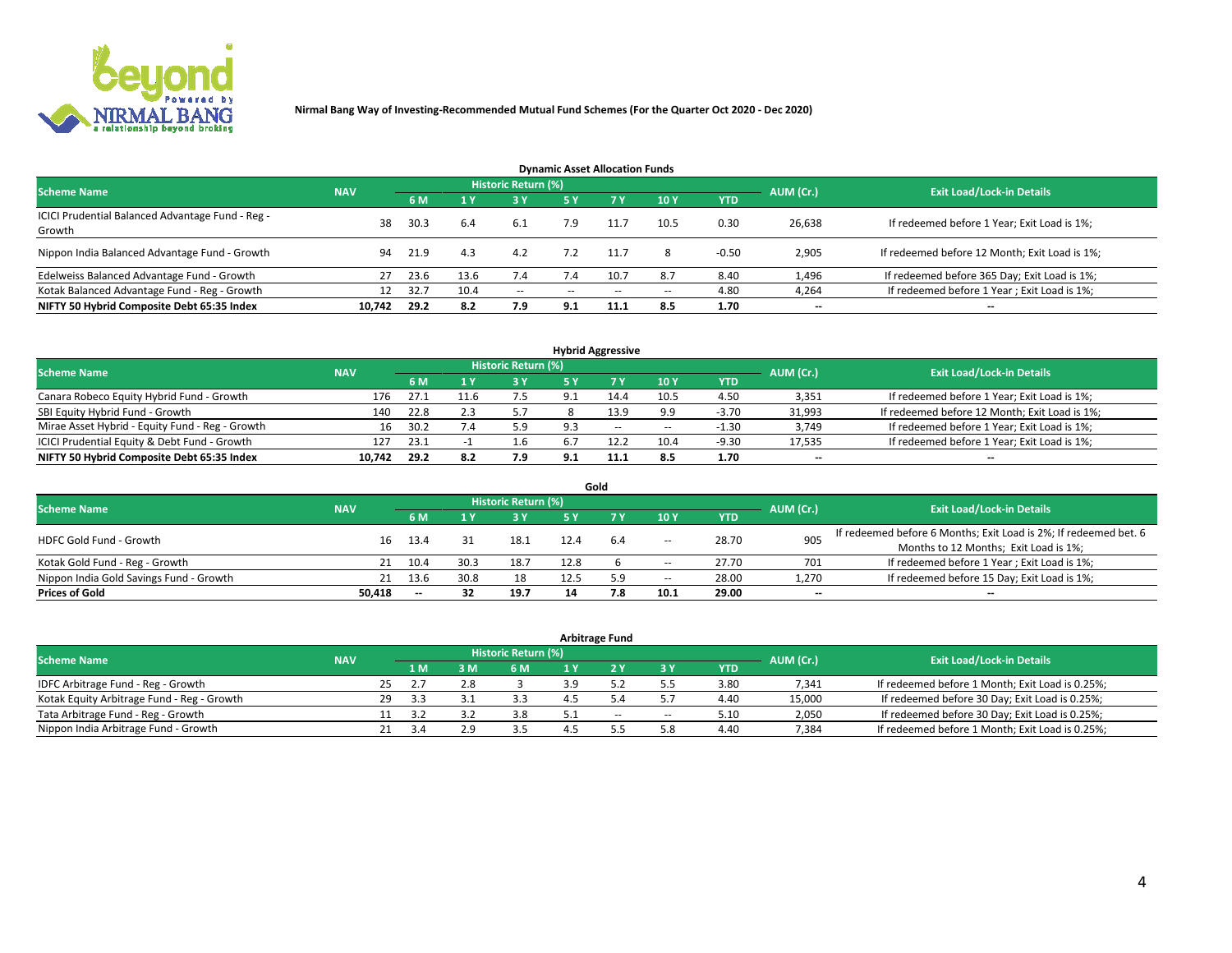

| <b>Overnight Fund</b>                          |            |     |     |                            |     |     |            |                 |           |                                  |  |  |  |
|------------------------------------------------|------------|-----|-----|----------------------------|-----|-----|------------|-----------------|-----------|----------------------------------|--|--|--|
| <b>Scheme Name</b>                             | <b>NAV</b> |     |     | <b>Historic Return (%)</b> |     |     | <b>YTM</b> | Avg             | AUM (Cr.) | <b>Exit Load/Lock-in Details</b> |  |  |  |
|                                                |            | 1 W | 2 W | 1 M                        | 3M  |     |            | <b>Maturity</b> |           |                                  |  |  |  |
| IDFC Overnight Fund - Reg - Growth             | 1,080      | 3.0 |     |                            |     |     |            | 0.00            | 2,403     | Nil                              |  |  |  |
| Tata Overnight Fund - Reg - Growth             | 1,068      | 3.1 |     | 3.1                        |     |     | 3.06       | 0.00            | 1,961     | Nil                              |  |  |  |
| SBI Overnight Fund - Growth                    | 3,273      | 3.1 |     |                            |     | 3.8 | 3.04       | 0.00            | 12,314    | Nil                              |  |  |  |
| ICICI Prudential Overnight Fund - Reg - Growth | 109        | 3.1 |     |                            |     |     | 3.05       |                 | 8,246     | Nil                              |  |  |  |
| Nippon India Overnight Fund - Reg - Growth     | 109        | 3.0 |     |                            |     | 3 R | 3.03       | 0.00            | 3,980     | Nil                              |  |  |  |
| <b>CRISIL Liquid Fund Index</b>                | $-$        | 4.0 | 3.9 | 3.8                        | 3.9 |     | $-$        | $- -$           | $- -$     | $- -$                            |  |  |  |

| <b>Liquid Funds</b>                              |                          |     |                          |                     |     |              |                          |                          |                          |                                  |  |  |  |  |
|--------------------------------------------------|--------------------------|-----|--------------------------|---------------------|-----|--------------|--------------------------|--------------------------|--------------------------|----------------------------------|--|--|--|--|
| <b>Scheme Name</b>                               | <b>NAV</b>               |     |                          | Historic Return (%) |     |              | <b>YTM</b>               | Avg                      | AUM (Cr.)                | <b>Exit Load/Lock-in Details</b> |  |  |  |  |
|                                                  |                          | 4W  | 2 W                      | l M                 | 3 M | $\sqrt{1}$ Y |                          | <b>Maturity</b>          |                          |                                  |  |  |  |  |
| Aditya Birla Sun Life Liquid Fund - Reg - Growth | 325                      | 3.7 | 3.4                      | 3.1                 |     | 4.8          | 3.5                      | 0.12                     | 39,810                   | *Ref Footnote                    |  |  |  |  |
| ICICI Prudential Liquid Fund - Reg - Growth      | 299                      | 3.6 | 3.4                      | 3.1                 |     | 4.8          | 3.36                     | 0.11                     | 54,052                   | *Ref Footnote                    |  |  |  |  |
| Kotak Liquid Fund - Reg - Growth                 | 4,080                    | 3.7 | 3.5                      | 3.1                 |     | 4.7          | 3.32                     | 0.10                     | 31,752                   | *Ref Footnote                    |  |  |  |  |
| Nippon India Liquid Fund - Growth                | 4,924                    | 3.7 | $\overline{\phantom{a}}$ |                     |     | 4.8          | 3.31                     | 0.12                     | 26,900                   | *Ref Footnote                    |  |  |  |  |
| Mahindra Manulife Liquid Fund - Reg - Growth     | 1.309                    | 3.8 | $\mathbf{a}$             | 3.2                 |     | 4.8          | 3.4                      | 0.09                     | 2,138                    | *Ref Footnote                    |  |  |  |  |
| <b>CRISIL Liquid Fund Index</b>                  | $\overline{\phantom{a}}$ | 4.0 | 3.9                      | 3.8                 | 3.9 | 5.1          | $\overline{\phantom{a}}$ | $\overline{\phantom{a}}$ | $\overline{\phantom{a}}$ | $-$                              |  |  |  |  |

|                                                   |            |      |     |                     |     | <b>Ultra Short Fund</b> |                          |                          |           |                                  |
|---------------------------------------------------|------------|------|-----|---------------------|-----|-------------------------|--------------------------|--------------------------|-----------|----------------------------------|
| <b>Scheme Name</b>                                | <b>NAV</b> |      |     | Historic Return (%) |     |                         | <b>YTM</b>               | Avg                      | AUM (Cr.) | <b>Exit Load/Lock-in Details</b> |
|                                                   |            | 1 M  | sм  | 6 M                 | 1 Y | $\sqrt{3}$ Y            |                          | <b>Maturity</b>          |           |                                  |
| HDFC Ultra Short Term Fund - Reg - Growth         | 12         | -4.1 |     | 7.2                 | 6.7 | $\sim$                  | 4.38                     | 0.51                     | 11,891    | Nil                              |
| ICICI Prudential Ultra Short Term Fund - Growth   | 21         | 4.8  |     | 6.9                 |     |                         | 5.42                     | 0.39                     | 6,940     | Nil                              |
| Axis Ultra Short Term Fund - Reg - Growth         |            | 3.9  | 4.2 | 5.2                 | 5.8 | $- -$                   | 4.47                     | 0.55                     | 4,062     | Nil                              |
| Aditya Birla Sun Life Savings Fund - Reg - Growth | 414        | 4.4  |     | -8.1                | 7.4 |                         | 4.52                     | 0.55                     | 16,218    | Nil                              |
| <b>NIFTY Ultra Short Duration Debt Index</b>      | 4.180      | 3.5  |     | 5.7                 | 6.2 | 7.3                     | $\overline{\phantom{a}}$ | $\overline{\phantom{a}}$ | $- -$     | $-$                              |

|                                                  |                          |     |      |                            | <b>Money Market Fund</b> |                               |            |                          |                          |                                               |
|--------------------------------------------------|--------------------------|-----|------|----------------------------|--------------------------|-------------------------------|------------|--------------------------|--------------------------|-----------------------------------------------|
| <b>Scheme Name</b>                               | <b>NAV</b>               |     |      | <b>Historic Return (%)</b> |                          |                               | <b>YTM</b> | Avg                      | AUM (Cr.)                | <b>Exit Load/Lock-in Details</b>              |
|                                                  |                          | 1 M | ١M   | 6 M                        | 1 Y                      | $\overline{3}$ $\overline{Y}$ |            | <b>Maturity</b>          |                          |                                               |
| Aditya Birla Sun Life Money Manager Fund - Reg - | 280                      | 4.1 |      | 7.4                        |                          |                               | 3.98       | 0.45                     | 9,969                    | Nil                                           |
| Growth                                           |                          |     | 4.6  |                            |                          |                               |            |                          |                          |                                               |
| SBI Savings Fund - Growth                        | 32                       | 3.7 | 4.1  | 6.3                        | 6.2                      | 6.9                           | 4.04       | 0.38                     | 21,086                   | If redeemed before 3 Days; Exit Load is 0.1%; |
| HDFC Money Market Fund - Growth                  | 4,338                    | 3.9 | -4.5 | 7.6                        | 7. L                     |                               | 3.88       | 0.43                     | 10,759                   | Nil                                           |
| Tata Money Market Fund - Reg - Growth            | 3,569                    | 4.0 | 4.6  |                            | 6.8                      | 4.9                           | 4.08       | 0.46                     | 564                      | Nil                                           |
| <b>CRISIL Liquid Fund Index</b>                  | $\overline{\phantom{a}}$ | 3.8 | 3.9  | 4.4                        | 5.1                      | $- -$                         | --         | $\overline{\phantom{a}}$ | $\overline{\phantom{a}}$ | $\overline{\phantom{a}}$                      |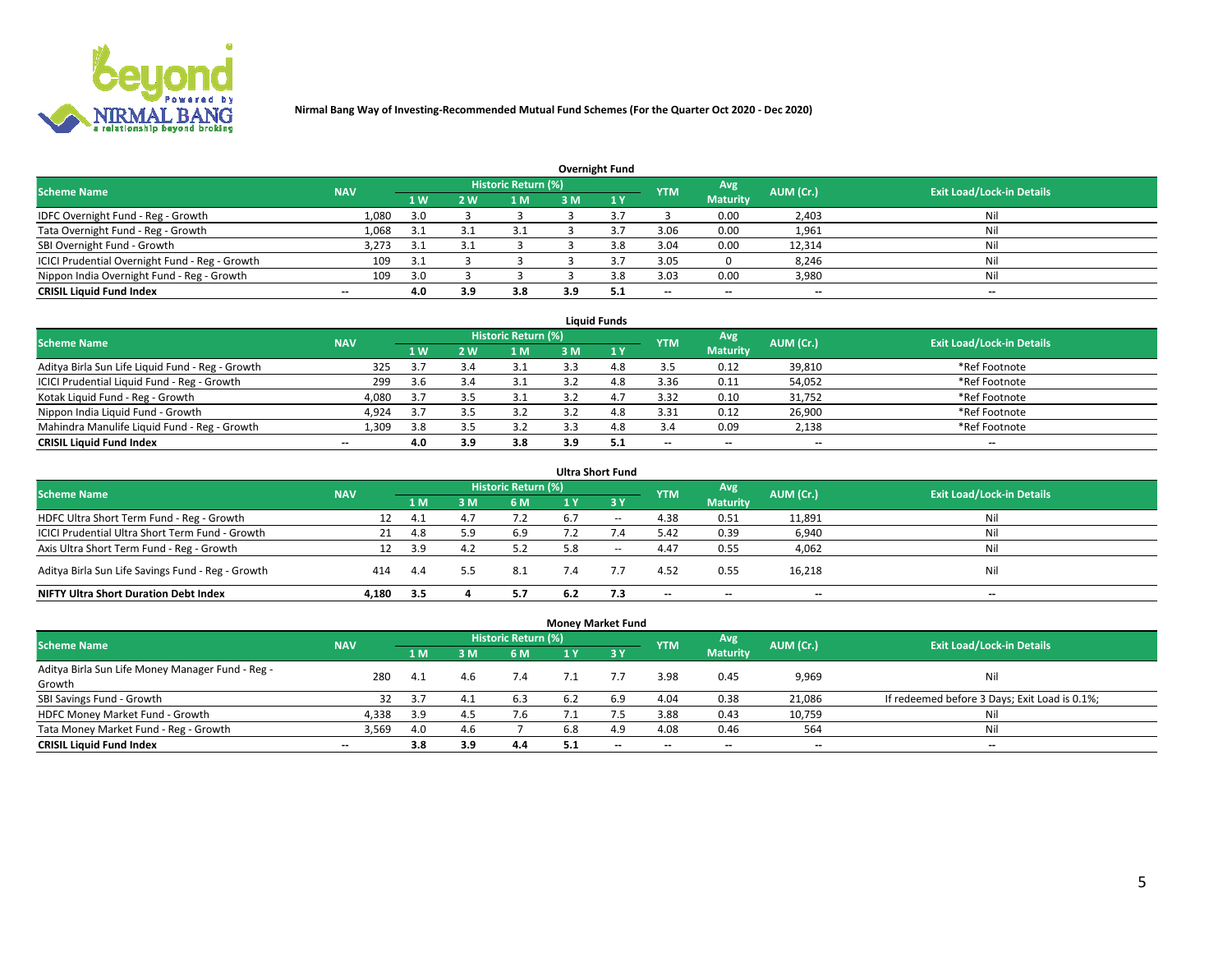

| <b>Short Term Fund</b>                    |            |    |      |     |                            |      |  |            |                 |           |                                  |  |  |  |
|-------------------------------------------|------------|----|------|-----|----------------------------|------|--|------------|-----------------|-----------|----------------------------------|--|--|--|
| <b>Scheme Name</b>                        | <b>NAV</b> |    |      |     | <b>Historic Return (%)</b> |      |  | <b>YTM</b> | Avg             | AUM (Cr.) | <b>Exit Load/Lock-in Details</b> |  |  |  |
|                                           |            |    | 1 M. | 3 M | 6 M                        | 1 V  |  |            | <b>Maturity</b> |           |                                  |  |  |  |
| HDFC Short Term Debt Fund - Growth        |            | 24 | 1.6  | 6.4 | 11.8                       | 10.7 |  | 6.26       | 3.75            | 13,154    | Nil                              |  |  |  |
| Nippon India Short Term Fund - Growth     |            | 40 | 3.5  |     | 10.3                       |      |  | 5.63       | 2.67            | 7.619     | Nil                              |  |  |  |
| ICICI Prudential Short Term Fund - Growth |            |    |      |     |                            | 10.3 |  | 5.86       | 4.05            | 17.228    | Nil                              |  |  |  |

| <b>Low Duration Fund</b>                     |            |     |  |                     |     |  |            |                 |           |                                  |  |  |  |
|----------------------------------------------|------------|-----|--|---------------------|-----|--|------------|-----------------|-----------|----------------------------------|--|--|--|
| <b>Scheme Name</b>                           | <b>NAV</b> |     |  | Historic Return (%) |     |  | <b>YTM</b> | Avg             | AUM (Cr.) | <b>Exit Load/Lock-in Details</b> |  |  |  |
|                                              |            | 1 M |  | 6 M                 |     |  |            | <b>Maturity</b> |           |                                  |  |  |  |
| HDFC Low Duration Fund - Growth              | 44         | 4.4 |  | 8.7                 | 7.8 |  | 5.32       | 1.31            | 20,391    | Nil                              |  |  |  |
| ICICI Prudential Savings Fund - Reg - Growth | 406        | 3.8 |  | 9.6                 |     |  | 4.97       | 1.27            | 19.723    | Nil                              |  |  |  |
| Kotak Low Duration Fund - Std - Growth       | 2,578      | 4.0 |  | 8.8                 | 8.4 |  | 5.18       | 1.01            | 9,297     | Nil                              |  |  |  |

| <b>Banking &amp; PSU Bond Funds</b>                 |            |    |        |  |                     |      |     |            |                 |           |                                  |  |  |  |
|-----------------------------------------------------|------------|----|--------|--|---------------------|------|-----|------------|-----------------|-----------|----------------------------------|--|--|--|
| <b>Scheme Name</b>                                  | <b>NAV</b> |    |        |  | Historic Return (%) |      |     | <b>YTM</b> | Avg             | AUM (Cr.) | <b>Exit Load/Lock-in Details</b> |  |  |  |
|                                                     |            |    | 1 M    |  | 6 M                 |      |     |            | <b>Maturity</b> |           |                                  |  |  |  |
| HDFC Banking and PSU Debt Fund - Reg - Growth       |            |    | 0.5    |  | 10.6                | 10.2 |     | 6.09       | 3.62            | 8,173     | Nil                              |  |  |  |
| Kotak Banking and PSU Debt Fund - Reg - Growth      |            | 49 | $-0.5$ |  |                     | 10.2 | 8.6 | 5.84       | 4.00            | 9,132     | Nil                              |  |  |  |
| Nippon India Banking & PSU Debt Fund - Reg - Growth |            | 16 | 0.4    |  | 11.7                | 10.5 | 8.6 | 5.2        | 3.69            | 5.410     | Nil                              |  |  |  |

| <b>Corporate Bond Funds</b>                         |            |        |     |                                  |      |     |            |                        |           |                                  |  |  |
|-----------------------------------------------------|------------|--------|-----|----------------------------------|------|-----|------------|------------------------|-----------|----------------------------------|--|--|
| <b>Scheme Name</b>                                  | <b>NAV</b> |        |     | Historic Return (%) <sup> </sup> |      |     | <b>YTM</b> | Avg<br><b>Maturity</b> | AUM (Cr.) | <b>Exit Load/Lock-in Details</b> |  |  |
|                                                     |            | 1 M    | ያ M | 6 M                              | 1 Y  |     |            |                        |           |                                  |  |  |
| ICICI Prudential Corporate Bond Fund - Reg - Growth | 22         | 0.8    |     | 12.1                             | 10.2 | 8.3 | 5.41       | 4.03                   | 16,162    | Nil                              |  |  |
| IDFC Corporate Bond Fund - Reg - Growth             | 15         | $-2.7$ |     | 12.4                             | 10.1 |     | 5.56       | 3.51                   | 17,632    | Nil                              |  |  |
| HDFC Corporate Bond Fund - Growth                   | 24         | 0.0    | 4.5 | 12.2                             | 10.8 | 8.7 | 5.71       | 4.54                   | 21,052    | Nil                              |  |  |
| Kotak Corporate Bond Fund - Std - Growth            | 2.835      |        |     | 10.5                             | 9.2  | 8.5 | 5.04       | 2.25                   | 6,586     | Nil                              |  |  |

|                                            |            |                     |      |                |     |     | <b>Credit Risk Fund</b> |            |                 |           |                                                                       |
|--------------------------------------------|------------|---------------------|------|----------------|-----|-----|-------------------------|------------|-----------------|-----------|-----------------------------------------------------------------------|
| <b>Scheme Name</b>                         | <b>NAV</b> | Historic Return (%) |      |                |     |     |                         | <b>YTM</b> | Avg             | AUM (Cr.) | <b>Exit Load/Lock-in Details</b>                                      |
|                                            |            |                     | 1 M  | 3 M            | 6 M |     | '3V                     |            | <b>Maturity</b> |           |                                                                       |
| ICICI Prudential Credit Risk Fund - Growth |            | 23                  | 5.6  | Q <sub>1</sub> | 9.3 | 9.9 |                         | 8.7        | 2.97            | 6,503     | If redeemed before 1 Year; Exit Load is 1%;                           |
| HDFC Credit Risk Debt Fund - Reg - Growth  |            |                     | 4.4  | 8.6            | 8.5 | 9.3 |                         | 9.79       | 2.85            | 6,181     | If redeemed before 12 Month; Exit Load is 1%; If redeemed bet. 12     |
|                                            |            |                     |      |                |     |     |                         |            |                 |           | Month to 18 Month; Exit Load is 0.5%;                                 |
|                                            |            |                     |      |                |     |     |                         |            |                 |           | If redeemed before 12 Month; Exit Load is 3%; If redeemed bet. 12     |
| SBI Credit Risk Fund - Growth              |            | 33                  | -6.3 |                |     | 8.5 | 6.7                     | 8.09       | 2.72            |           | 3,765 Month to 24 Month; Exit Load is 1.5%; If redeemed bet. 24 Month |
|                                            |            |                     |      |                |     |     |                         |            |                 |           | to 36 Month; Exit Load is 0.75%;                                      |